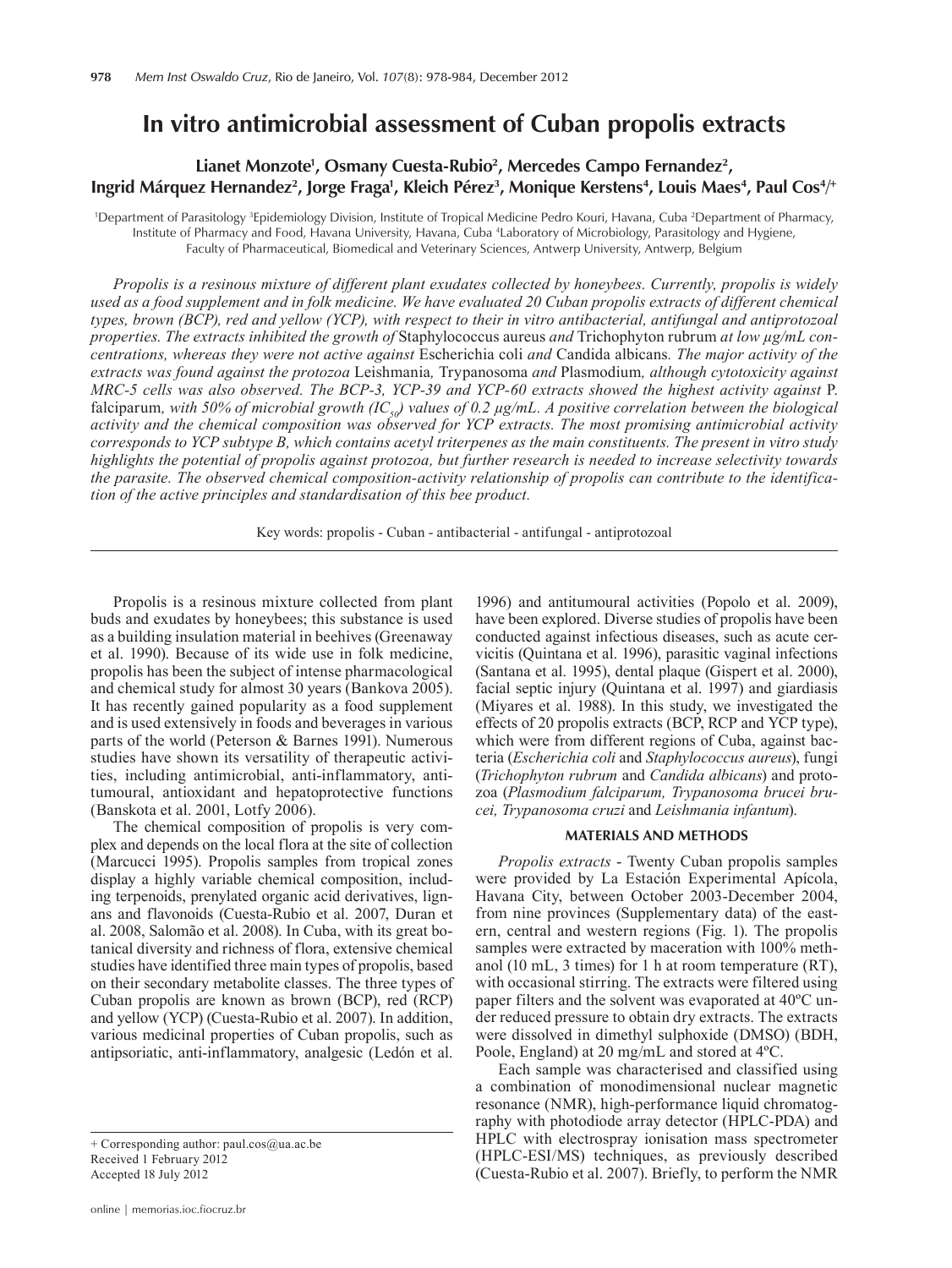analysis, the propolis extracts were dissolved in CDCl, and a Bruker DRX-600 spectrometer was operated at 599.19 MHz for <sup>1</sup>H and 150.858 for <sup>13</sup>C. The UXNMR (Bruker, Karlsrühe, Germany) software package was used. The HPLC-PDA analysis was conducted on an Agilent 1100 series system, consisting of a G-1312 binary pump, a G-1328A Rheodyne injector, a G-1322A degasser and a G-1315A PDA, equipped with a  $\mu$ -Bondapack C-18 column (250 x 4.6 mm i.d., particle size 10). The elution solvents used were water and methanol. The flow rate was 1 mL/min and PDA data were recorded with a 200-600 nm range, with three preferential channels as the detection wavelengths (320, 280 and 254 nm). The Liquid chromatography-mass spectrometry analysis was performed using a Surveyor LC pump and a Surveyor Autosampler, coupled with an LCQ Advantage ion trap mass spectrometer (Thermo Finnigan, San Jose, CA), equipped with Xcalibur 3.1 software. HPLC separations were accomplished using a binary gradient composed of 10% water and 90% acetonitrile v/v. The data were acquired in the full scan and the MS/MS scanning modes and the maximum injection time was 50 ms. The composition of each extract is shown in Tables I-III; this information was used to classify the propolis samples into BCP, RCP and YCP types, according to their chemical constituents (Supplementary data).

*Microorganisms and cells -* The following microorganisms were used in this study: *E. coli* ATCC8739, *S. aureus* ATCC6538, *T. rubrum* B68183, *C. albicans* B59630, chloroquine-susceptible *P. falciparum* Ghana, suraminsensitive *T. b. brucei* Squib-427, nifurtimox-sensitive *T. cruzi* Tulahuen CL2 and *L. infantum* MHOM/MA(BE)/67. Cytotoxicity was tested with human simian virus 40-immortalised lung fibroblasts (MRC-5  $SV<sub>2</sub>$  cells, European Collection of Cell Cultures, United Kingdom).

*Reference drugs* - Erythromycin, chloramphenicol and tamoxifen were purchased from Sigma-Aldrich (Bornem, Belgium) and miconazole and flucytosine were kindly supplied by Janssen Pharmaceuticals (Beerse, Belgium). Benznidazol, chloroquine, miltefosine and suramine were generously provided by World Health Organization-Special Programme for Research and Training in Tropical Diseases (WHO-TDR).

*Test plate production* - The experiments were performed in 96-well plates (Greiner, Germany) at fourfold dilutions in a dose-titration range from 64-0.25 µg/mL. The dilutions were performed by a programmable precision robotic station (BIOMEK 2000, Beckman, USA). Each plate also contained medium controls (blanks: 0% growth), infected untreated controls (negative control: 100% growth) and reference controls (positive control). The tests were performed in duplicate.

*Biological screening tests* - The integrated panel of microbial screens for the present study and the standard screening methodologies were adopted, as described by Cos et al. (2006).

*Antibacterial activity* - *S. aureus* and *E. coli* were cultured at 37ºC in Mueller-Hinton broth medium. Assays were performed by adding  $5 \times 10^3$  colony-forming unit (CFU)/well. After 17 h incubation, the bacterial viability was assessed fluorimetrically by adding resazurin (Räz et al. 1997) for 30 min at 37ºC. The fluorescence was measured using a GENios Tecan fluorimeter (excitation 530 nm, emission 590 nm).

*Antifungal activity* - *T. rubrum* and *C. albicans* were cultured in RPMI medium at 27ºC and 37ºC, respectively. Assays were performed by adding  $5 \times 10^3$  CFU/well. After seven days (for *T. rubrum*) or 24 h (for *C. albicans*) of incubation, the fungal viability was assessed fluorimetrically by adding resazurin (Räz et al. 1997) for 24 h at 27ºC for *T. rubrum* and for 4 h at 37ºC for *C. albicans*.

*Antiplasmodial activity* - Parasites were cultured in human A<sup>+</sup> erythrocytes at 37°C under a low-oxygen atmosphere (3%  $O_2$ , 4%  $CO_2$  and 93%  $N_2$ ) in a modular incubation chamber (Trager  $&$  Jensen 1976). The culture medium was RPMI-1640 supplemented with  $0.5\%$  (g/v) Albumax<sup>™</sup>. Two hundred microlitres of infected human red blood cell suspension (1% parasitaemia, 2% haematocrit) was added to each well of the plates with test compounds and the plates were incubated for 72 h. After the incubation, the test plates were frozen at -20ºC. Parasite multiplication was measured by the Malstat method (Makler et al. 1993). One hundred microlitres of the Malstat™ reagent was transferred into a new plate and mixed with 20  $\mu$ L of the haemolysed parasite suspension for 15 min at RT. After the addition of 20  $\mu$ L of a nitro-blue tetrazolium (2 mg/mL)/phenazine ethosulphate (0.1 mg/mL) solution and a 2 h incubation at RT in dark conditions, the optical density (OD) was read at 655 nm (Biorad 3550- UV microplate reader). The percentage of growth inhibition was calculated in comparison to the blanks.

*Antitrypanosomal activity* - Trypomastigotes of *T. brucei* were cultured at 37°C and 5% CO<sub>2</sub> in Hirumi-9 medium (Hirumi & Hirumi 1989) supplemented with 10% inactivated foetal calf serum (FCSi). Assays were performed by adding 1.5 x 10<sup>4</sup> trypomastigotes/well. After 72 h of incubation, parasite growth was assessed fluorimetrically by adding resazurin (Räz et al. 1997) for 24 h at 37ºC.

*T. cruzi* amastigotes were maintained on MRC-5 cells in minimal essential medium (MEM) supplemented with 20 mM L-glutamine, 16.5 mM sodium hydrogen carbonate and FCSi  $(5\%)$  at 37°C and 5% CO<sub>2</sub>. To determine the in vitro anti-trypanosomal activity,  $\frac{1}{4} \times 10^3$  MRC-5 cells and  $4 \times 10^4$  parasites were added to each well of a test plate with the compound. After incubation at 37ºC for seven days, the parasite growth was assessed by adding the β-galactosidase substrate chlorophenol red β-D-



Fig. 1: geographic distribution of Cuban propolis samples studied.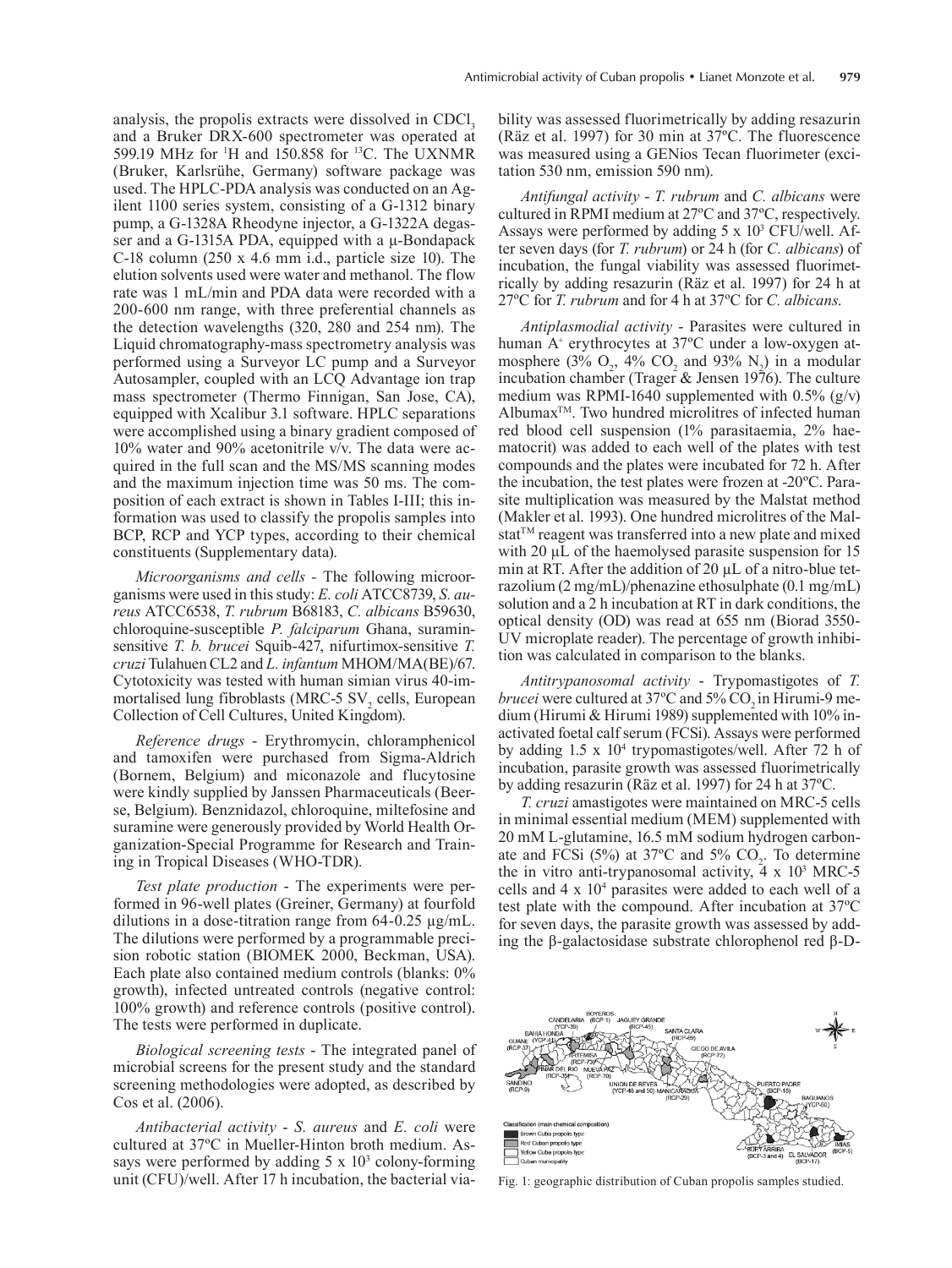galactopyranoside (Buckner et al. 1996) for 4 h at 37ºC. The colour reaction was read at 540 nm and the OD values were expressed as a percentage of the blank controls.

*Antileishmanial activity* - *Leishmania infantum* amastigotes were collected from an infected donor hamster and used to infect primary peritoneal mouse macrophages. To determine the in vitro antileishmanial activity, 3 x 104 macrophages were seeded in each well of a 96 well plate. After 48 h incubation at  $37^{\circ}$ C and  $5\%$  CO<sub>2</sub>, the cells were washed and infected with *L. infantum* amastigotes at a multiplicity of 15 parasites per macrophage. Two hours after infection, pre-diluted compounds were added and the plates were further incubated for 120 h at  $37^{\circ}$ C and  $5\%$  CO<sub>2</sub>. Then, the cells were fixed with methanol and stained with 10% Giemsa stain for microscopic reading. The total parasite burden, defined as the average number of amastigotes per cell, in the treated wells was compared with that of the control wells.

*Cytotoxicity assay* - MRC-5 cells were cultivated in MEM, supplemented with L-glutamine (20 mM), 16.5 mM sodium hydrogen carbonate and 5% FCSi at 37ºC and  $5\%$  CO<sub>2</sub>. For the assay,  $10^4$  MRC-5 cells/well were seeded onto the test plates containing the pre-diluted compounds and incubated at  $37^{\circ}$ C and  $5\%$  CO<sub>2</sub> for 72 h. Cell viability was assessed fluorimetrically  $72$  h after the addition of resazurin.

*Statistical analysis* - In each experiment, the 50% of microbial growth (IC<sub>50</sub>) and human cell growth (CC<sub>50</sub>) inhibition values were determined using Probit analysis (StatView®). The results were expressed as the means  $\pm$ standard deviation of two independent experiments.

*Numerical cluster analyses* - Five samples of the YCP type were treated as operational taxonomic units. Based on previous data obtained using the NMR, HPLC-PDA and HPLC-ESI/MS techniques (Table III), the chemical

| Proportion of compounds in brown Cuban propolis (BCP) samples |                                                                                                                             |         |         |         |          |               |  |  |
|---------------------------------------------------------------|-----------------------------------------------------------------------------------------------------------------------------|---------|---------|---------|----------|---------------|--|--|
|                                                               | Proportion of compounds identified in brown Cuban propolis<br>$(\mu g/100 \mu g)$ of propolis extracts) <sup><i>a</i></sup> |         |         |         |          |               |  |  |
| Compounds                                                     | $BCP-1$                                                                                                                     | $BCP-3$ | $BCP-4$ | $BCP-5$ | $BCP-16$ | <b>BCP-17</b> |  |  |
| Nemorosone                                                    | 13.1                                                                                                                        | 12.2    | 28.5    | 22.3    |          | 35.2          |  |  |
| Propolone A                                                   | $^+$                                                                                                                        |         |         | $^+$    |          |               |  |  |
| Propolone B                                                   |                                                                                                                             |         |         |         |          |               |  |  |
| Propolone C                                                   |                                                                                                                             |         |         |         |          |               |  |  |
| Propolone D                                                   |                                                                                                                             |         |         |         |          |               |  |  |
| Garcinielliptone I                                            |                                                                                                                             |         |         |         |          |               |  |  |
| Hyperibone B                                                  |                                                                                                                             |         |         |         |          |               |  |  |

TABLE I

*a*: mean value of three replications, standard deviations below 10%; +: detected as minor compound; -: not detected.

| Proportion of compounds in red Cuban propolis (RCP) samples |                                                                                                                            |                              |                              |        |                          |          |                          |                          |        |
|-------------------------------------------------------------|----------------------------------------------------------------------------------------------------------------------------|------------------------------|------------------------------|--------|--------------------------|----------|--------------------------|--------------------------|--------|
|                                                             | Proportion of compounds identified in red Cuban propolis<br>$(\mu$ g/100 $\mu$ g of propolis extracts) <sup><i>a</i></sup> |                              |                              |        |                          |          |                          |                          |        |
| Compounds                                                   | $RCP-9$                                                                                                                    | $RCP-29$                     | $RCP-35$                     | RCP-37 | $RCP-45$                 | $RCP-69$ | $RCP-70$                 | $RCP-72$                 | RCP-73 |
| Isoliquiritigenin                                           | 7.1                                                                                                                        | 7.2                          | 6.3                          | 8.1    | 6.6                      | 1.7      | 2.1                      | 1.4                      | 1.4    |
| Liquiritigenin                                              | 3.9                                                                                                                        | 3.7                          | 2.3                          | 4.1    | 5.8                      | 1.9      | 1.8                      | 1.4                      | 2.1    |
| Biochanin A                                                 | $\overline{a}$                                                                                                             | $\qquad \qquad \blacksquare$ | $\qquad \qquad \blacksquare$ |        | $\overline{\phantom{a}}$ |          | $\overline{\phantom{a}}$ | $\overline{\phantom{a}}$ |        |
| Formononetin                                                | 12.8                                                                                                                       | 18.4                         | 1.6                          | 11.3   | $+$                      | 3.2      | 3.5                      | 2.1                      | 2.9    |
| Vestitol                                                    | 29.7                                                                                                                       | 25.0                         | 34.7                         | 27.2   | 49.5                     | 15.3     | 19.9                     | 19.1                     | 24.1   |
| Neovestitol                                                 | 12.6                                                                                                                       | 10.6                         | 15.3                         | 6.9    | 12.9                     | 6.2      | 8.8                      | 11.7                     | 7.9    |
| Isosativan <sup>b</sup>                                     | 25.3                                                                                                                       | 21.3                         | 10.3                         | 31.5   | 20.7                     | 3.0      | 2.9                      | 2.8                      | 2.5    |
| Medicarpin $b$                                              |                                                                                                                            |                              | 18.4                         |        |                          | 14.8     | 13.8                     | 16.3                     | 14.9   |
| Homopterocarpin                                             | $^{+}$                                                                                                                     | $^{+}$                       | $^{+}$                       | $^{+}$ | $^{+}$                   | $^{+}$   | 0.2                      | $^{+}$                   | $^{+}$ |
| Vesticarpan <sup><math>c</math></sup>                       | 1.9                                                                                                                        | 3.2                          | 0.5                          | 3.4    | $^{+}$                   | 1.1      | $^{+}$                   | $^{+}$                   | $^{+}$ |
| 3,8-dihydroxy-9-methoxy pterocarpan <sup>c</sup>            |                                                                                                                            |                              |                              |        |                          |          |                          |                          |        |
| 3-hydroxy-8,9-dimethoxy pterocarpan                         | 1.3                                                                                                                        | 2.5                          | 1.4                          | 1.7    | 4.4                      | 2.5      | 1.6                      | 2.1                      | 1.4    |
| 3,4-dihydroxy-9-methoxy pterocarpan                         | 2.6                                                                                                                        | 3.4                          | 3.8                          | 4.7    | $^{+}$                   | 2.1      | 2.5                      | 3.9                      | 2.2    |

Table II

*a*: mean value of three replications, standard deviations below 10%; *b, c*: value given reflects the sum of both compounds; +: detected as trace; -: not detected.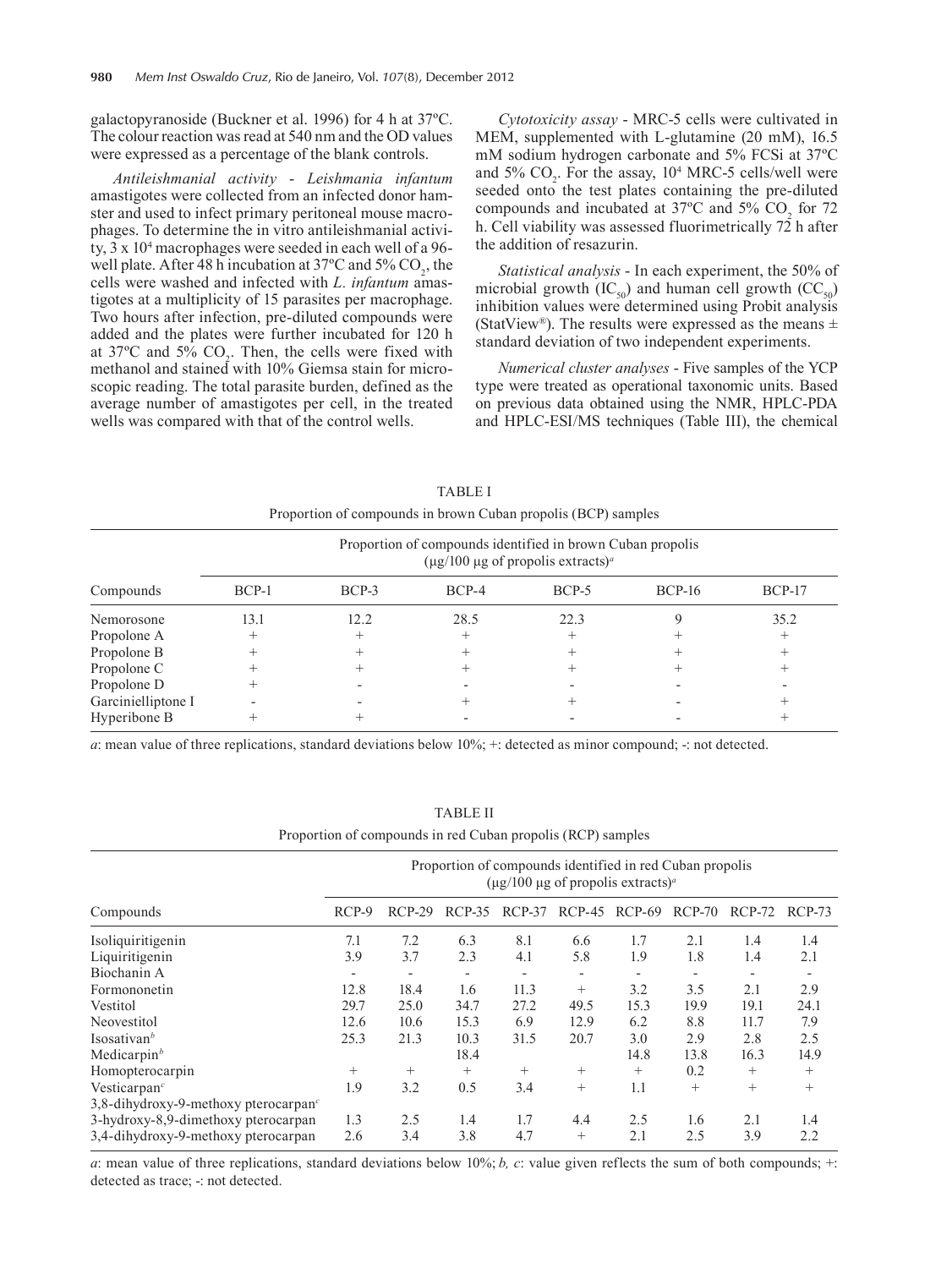constituents of each sample were scored as present (1) or absent (0). Similarly, the activities of each sample against the eight microorganisms were classified as present (1) for a score  $\geq 4$  (IC<sub>50</sub>  $\leq 2$  µg/mL, score 4; IC<sub>50</sub>  $\leq 1$  µg/mL, score 5; IC<sub>50</sub> < 0.5  $\mu$ g/mL, score 6) or absent (0) for a score  $\leq$  3 in each sample  $(IC_{50} > 2 \mu g/mL)$ . A binary table was used to find associations between the chemical composition and antimicrobial activities, using Jaccard's coefficient (Sneath 1957). The unweighted pair-group method with arithmetic averages was used to construct a dendrogram. Bootstrap analysis was performed on 2,000 replicates and the FreeTree software version 0.9.1.50 was used to conduct all numerical analysis (Pavlicek et al. 1999). The statistical testing of the trees concordance was performed using the program Treept (Flegr & Záboj 1997, Flegr et al. 1998).

#### **RESULTS**

The different propolis extracts showed activity against *S. aureus* and *T. rubrum* at low µg/mL concentrations, whereas at the highest test concentration of 64 µg/mL, no activity was observed against *E. coli* and *C. albicans* (Table IV). Most propolis samples showed antiparasitic activity (Table V). Nevertheless, cytotoxicity against MCR-5 cell lines was found with  $CC_{50}$  values ranging from 2-29 µg/mL, indicating a low selectivity of activity. Out of all of the propolis samples, BCP-3, YCP-39 and YCP-60 showed the highest activity against *P. falciparum* ( $IC_{50} \leq 0.2 \mu g/mL$ ), with selectivity indices  $(CC<sub>50</sub>/IC<sub>50</sub>)$  of 48, 73 and 10, respectively.

In a cluster analysis study (Fig. 2), the most interesting results were obtained for YCP. The YCP-39 and YCP-60 samples were grouped in a cluster showing high activity against *Plasmodium*, trypanosomatids and *T. rubrum.* The YCP-48 and YCP-50 samples were less active and non-specific and therefore were grouped in another cluster. The YCP-41 samples were displayed as a single group, with activity against the trypanosomatids. A significant statistical association ( $p = 0.029$ ) was demonstrated between the trees obtained for chemical composition and antimicrobial activity of YCP extracts.

#### **DISCUSSION**

Infectious diseases are the second leading cause of death, despite the introduction of many antimicrobial agents in the 20th century (Taylor & Wright 2008). Most of the current antimicrobials were discovered from natural sources (Newmann & Cragg 2007).

In this study, we have evaluated the antimicrobial activity of Cuban propolis extracts. Our interest in this natural product was raised by previous activities reported for propolis from Turkey (Ugur & Arslan 2004), Mexico (Quintero-Mora et al. 2008) and Brazil (Ayres et al. 2007). These studies investigated propolis activity against bacteria (*Shigella sonnei*, *Salmonella typhi* and *Pseudomonas aeruginosa*), *C. albicans* and *Leishmania amazonensis*. The chemical characterisation of Cuban propolis has revealed the presence of potential antimicrobial compounds, such as benzophenones, flavonoids and terpenoids (Cuesta-Rubio et al. 2007).

The propolis samples used in this study inhibited *S. aureus*, whereas no activity was observed against *E. coli*. These results suggest that Cuban propolis may possess a specific activity against Gram-positive bacteria, which was also observed for propolis from other geographical origins (Lofty 2006). In the literature, activity against *C. albicans* has also been reported for propolis samples from Brazil (Dota et al. 2011), Thailand (Umthong et al. 2009), Mexico (Quintero-Mora et al. 2008) and Iran (Ghasem et al. 2007). However, in our study, propolis samples did not show any activity against *C. albicans*, although there was an observed inhibitory effect against *T. rubrum*.

The major activity of the extracts was found against protozoa, although a high level of cytotoxicity was also observed. Several studies have been published on the antiprotozoal activity of propolis, including activity against

| Troportion of compounds in yerrow Cuban propons (TCT) samples |                                                                                                                          |          |               |               |                          |  |
|---------------------------------------------------------------|--------------------------------------------------------------------------------------------------------------------------|----------|---------------|---------------|--------------------------|--|
|                                                               | Proportion of compounds identified in yellow Cuban propolis<br>$(\mu$ g/100 µg of propolis extracts) <sup><i>a</i></sup> |          |               |               |                          |  |
| Compounds                                                     | <b>YCP-39</b>                                                                                                            | $YCP-41$ | <b>YCP-48</b> | <b>YCP-50</b> | <b>YCP-60</b>            |  |
| 24-methylene-9,19-ciclolanostan-3β-ol                         | 0.2                                                                                                                      |          | 0.8           | 0.8           | 0.4                      |  |
| $\alpha$ -amyrin                                              |                                                                                                                          | 1.4      |               | 2.2           | 0.2                      |  |
| $\alpha$ -amyrone                                             | 0.2                                                                                                                      | 0.2      | 0.2           | 0.4           | 0.2                      |  |
| $\beta$ -amyrin                                               | 1.2                                                                                                                      | 1.4      |               | 2.2           | 0.8                      |  |
| $\beta$ -amyrin acetate                                       | 0.2                                                                                                                      |          | 0.8           | 0.8           | 0.4                      |  |
| $\beta$ -amyrone                                              |                                                                                                                          |          |               | 0.2           |                          |  |
| Cycloartenol                                                  | 1.6                                                                                                                      | 6.6      | 0.2           | 1.8           | 0.8                      |  |
| Germanicol                                                    |                                                                                                                          |          | 0.6           | 0.4           | $\overline{\phantom{0}}$ |  |
| Germanicol acetate                                            | 0.2                                                                                                                      |          | 0.6           | 0.4           |                          |  |
| Lanosterol                                                    |                                                                                                                          |          |               |               | 0.6                      |  |
| Lanosterol acetate                                            |                                                                                                                          |          | 0.2           | 0.2           |                          |  |
| Lupeol                                                        | 1.6                                                                                                                      | 1.2      | 3.4           | 2.4           | 0.6                      |  |
| Lupeol acetate                                                | 2.8                                                                                                                      |          | 0.8           | 2.2           | 2.4                      |  |

**TABLE III** Proportion of compounds in yellow Cuban propolis (YCP) samples

*a*: mean value of three replications, standard deviations below 10%; -: not detected.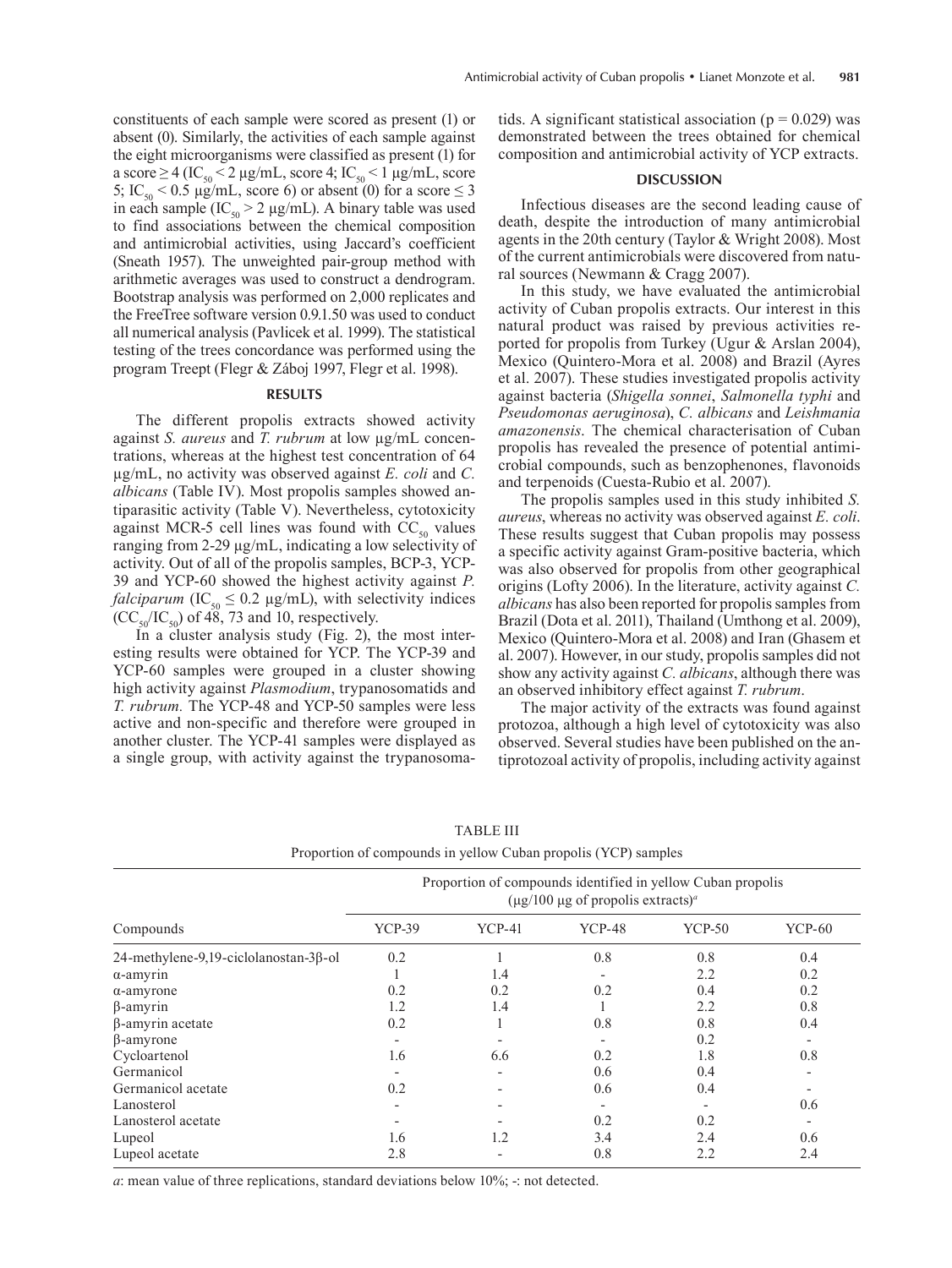*L. amazonensis* (Ayres et al. 2007), *T. cruzi* (Dantas et al. 2006) and *Acanthamoeba castellanii* (Topalkara et al. 2007). Cytotoxicity has also been reported on different normal and cancer cell lines (Li et al. 2010, Umthong et al. 2011).

A significant number of papers addressing propolis chemistry have been published to date (Cuesta-Rubio et al. 2007, Duran et al. 2008, 2011). On this basis, researchers have begun to understand that the chemical composition of propolis is highly variable and, as a result, they have decided to compare the biological activity of propolis from different geographic regions of the world. However, few studies correlate the chemical composition with the biological activity of propolis samples collected from the same country (Bonvehi et al. 1994, Salomão et al. 2008). Our study is the first assessment to compare different types of Cuban propolis extracts for their antibacterial, antifungal and antiprotozoal activities in conjunction with their chemical composition. In general, most of the samples possess antimicrobial properties, but with high variability in bioactivity within samples of the same propolis type. This finding suggests that the propolis samples contain several different bioactive compounds. Studies on the activity of nemorosone (BCP type) against *P. falciparum* (Monzote et al. 2011), formononetin (RCP type) against *L. major* (Takahashi et al. 2006), liquiritigenin (RCP type) against *P. falciparum* (Khaomek et al. 2008), biochanin A (RCP type) against *L. chagasi* and *T. cruzi* (Sartorelli et al. 2009) and lupeol (YCP type) against *P. falciparum* (Ziegler et al. 2002) have already been reported.

It is well known that propolis samples present a wide variety of chemical compositions, including both the type and the proportion of compounds present in each sample. The association of the chemical compositions of propolis samples from different geographic regions with the biological activities of those samples has led to the identification of active principles, which is a fundamental tool to achieve standardisation of this bee product (Salomão et al. 2008). A positive correlation between the biological activity and the chemical composition was observed for the YCP samples. Recently, the YCP type has been subdivided into two subtypes, YCP-A and YCP-B (Marquéz et al. 2010). Notably, the most promising antimicrobial activity corresponds to YCP-B (including the YCP-39 and YCP-60 samples). The YCP-B subtype contains acetyl triterpenes as the main constituents, which could be responsible for the antimicrobial activity (Marquéz et al. 2010). Previous studies on the correlation between chemical composition and antimicrobial activity for *S. aureus* and *T. cruzi* have been reported, in which higher levels of 4-hydroxy cinnamic acid and derivatives were associated with a stronger biological activity of propolis samples from different regions of Brazil (Salomão et al. 2008). In our study, the association between antimicrobial activity and chemical composition was

TABLE IV Activity of Cuban propolis extracts against bacteria and fungi

|                 | $IC_{50}$ ± SD (µg/mL) |                  |                     |                  |  |  |  |
|-----------------|------------------------|------------------|---------------------|------------------|--|--|--|
| Products        | Staphylococcus aureus  | Escherichia coli | Trichophyton rubrum | Candida albicans |  |  |  |
| BCP-1           | $9.3 \pm 1.8$          | >64.0            | $7.05 \pm 2.0$      | >64.0            |  |  |  |
| BCP-3           | $7.1 \pm 2.1$          | >64.0            | $6.7 \pm 2.1$       | >64.0            |  |  |  |
| BCP-4           | $8.0 \pm 3.3$          | >64.0            | $16.7 \pm 2.5$      | >64.0            |  |  |  |
| BCP-5           | $6.0 \pm 2.2$          | >64.0            | $11.9 \pm 4.8$      | $61.6 \pm 3.4$   |  |  |  |
| <b>BCP-16</b>   | $13.7 \pm 0.8$         | >64.0            | $10.9 \pm 3.3$      | >64.0            |  |  |  |
| <b>BCP-17</b>   | $4.7 \pm 0.5$          | >64.0            | $21.1 \pm 20.9$     | >64.0            |  |  |  |
| $RCP-9$         | $7.7 \pm 3.1$          | >64.0            | $14.9 \pm 6.5$      | >64.0            |  |  |  |
| $RCP-29$        | $15.2 \pm 4.8$         | >64.0            | $33.8 \pm 11.1$     | >64.0            |  |  |  |
| <b>RCP-35</b>   | $6.6 \pm 2.0$          | >64.0            | $33.3 \pm 9.9$      | >64.0            |  |  |  |
| $RCP-37$        | $6.2 \pm 1.5$          | >64.0            | $33.0 \pm 11.3$     | >64.0            |  |  |  |
| $RCP-45$        | $4.4 \pm 1.3$          | >64.0            | $32.9 \pm 7.4$      | >64.0            |  |  |  |
| <b>RCP-69</b>   | $21.0 \pm 6.5$         | >64.0            | $34.5 \pm 11.1$     | >64.0            |  |  |  |
| <b>RCP-70</b>   | $25.9 \pm 5.7$         | >64.0            | $33.1 \pm 12.5$     | >64.0            |  |  |  |
| <b>RCP-72</b>   | $6.0 \pm 0.03$         | >64.0            | $32.4 \pm 9.6$      | >64.0            |  |  |  |
| <b>RCP-73</b>   | $10.0 \pm 0.03$        | >64.0            | $39.4 \pm 0.03$     | >64.0            |  |  |  |
| <b>YCP-39</b>   | $13.6 \pm 4.1$         | >64.0            | $3.6 \pm 7.1$       | >64.0            |  |  |  |
| <b>YCP-41</b>   | $28.7 \pm 6.5$         | >64.0            | $38.1 \pm 10.2$     | >64.0            |  |  |  |
| <b>YCP-48</b>   | $49.0 \pm 13.4$        | >64.0            | >64.0               | >64.0            |  |  |  |
| <b>YCP-50</b>   | $58.2 \pm 8.1$         | >64.0            | $29.5 \pm 7.4$      | >64.0            |  |  |  |
| <b>YCP-60</b>   | $13.2 \pm 5.3$         | >64.0            | $3.8 \pm 1.0$       | >64.0            |  |  |  |
| Erythromycine   | $6.6 \pm 4.3$          |                  |                     |                  |  |  |  |
| Chloramphenicol |                        | $6.9 \pm 3.4$    |                     |                  |  |  |  |
| Miconazole      |                        |                  | $0.28 \pm 0.18$     |                  |  |  |  |
| Flucytosine     |                        |                  |                     | $0.65 \pm 0.14$  |  |  |  |

Cuban propolis are known as brown (BCP), red (RCP) and yellow (YCP). IC<sub>50</sub>: concentration of product that caused 50% of inhibition growth; SD: standard deviation.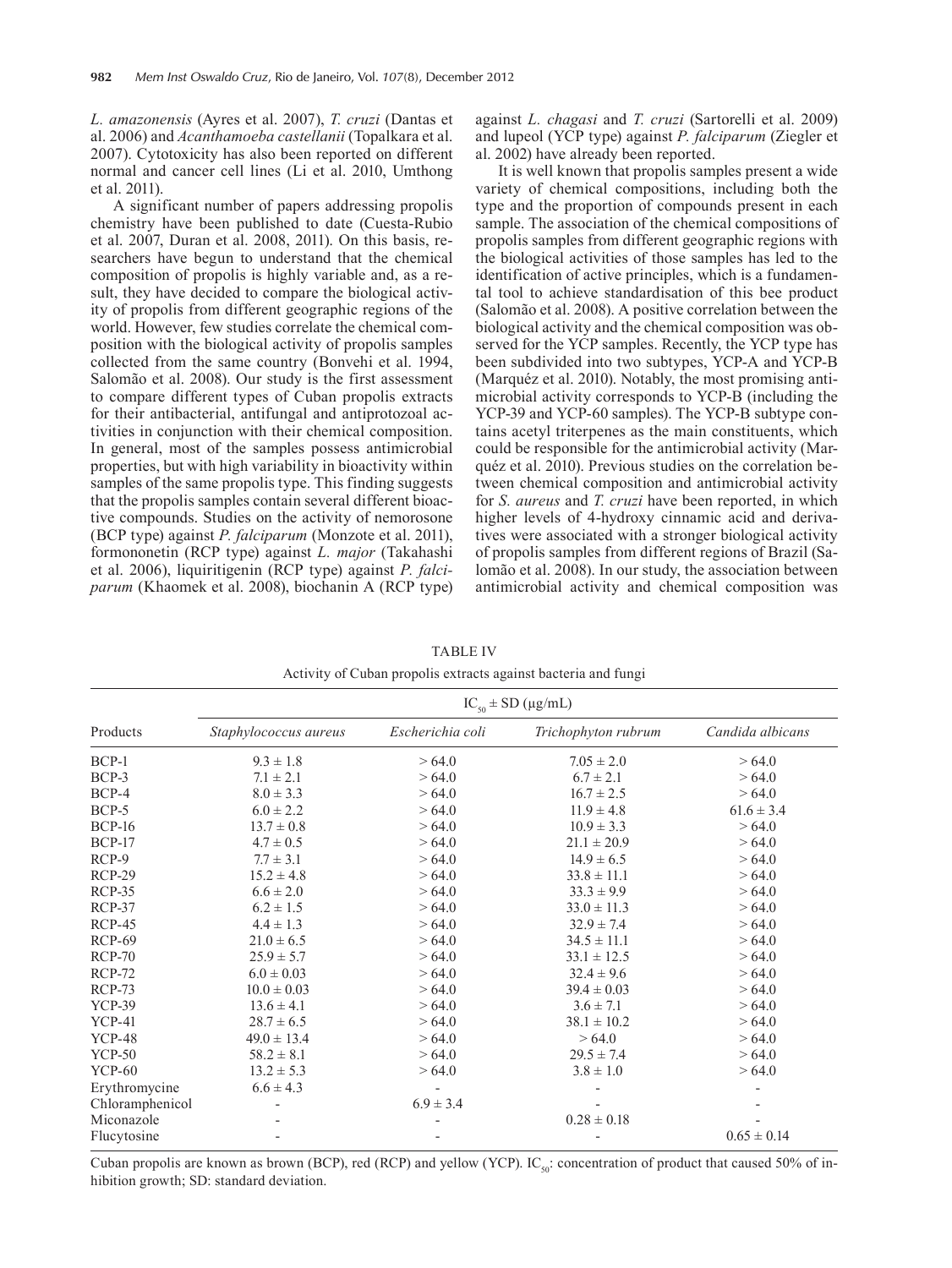|               |                 | $IC_{50} \pm SD$ (µg/mL)                                                                                       |                |                 |                |  |  |  |
|---------------|-----------------|----------------------------------------------------------------------------------------------------------------|----------------|-----------------|----------------|--|--|--|
| Products      |                 | $CC_{\varsigma_0}$ ± SD (µg/mL) Plasmodium falciparum Trypanosoma cruzi Trypanosoma brucei Leishmania infantum |                |                 |                |  |  |  |
| $BCP-1$       | $16.7 \pm 3.9$  | $11.6 \pm 5.4$                                                                                                 | $6.9 \pm 0.8$  | $10.2 \pm 3.2$  | $8.4 \pm 0.4$  |  |  |  |
| $BCP-3$       | $9.6 \pm 5.2$   | $0.2 \pm 0.1$                                                                                                  | $5.8 \pm 0.7$  | $8.8 \pm 2.0$   | $8.8 \pm 1.0$  |  |  |  |
| BCP-4         | $24.4 \pm 1.6$  | $10.8 \pm 5.2$                                                                                                 | $6.7 \pm 0.3$  | $16.3 \pm 4.5$  | $10.7 \pm 2.9$ |  |  |  |
| BCP-5         | $16.3 \pm 2.7$  | $12.5 \pm 6.9$                                                                                                 | $4.5 \pm 0.6$  | $11.2 \pm 5.0$  | $8.4 \pm 0.4$  |  |  |  |
| <b>BCP-16</b> | $24.4 \pm 5.4$  | $9.7 \pm 3.6$                                                                                                  | $8.0 \pm 0.1$  | $8.2 \pm 0.5$   | $22.2 \pm 2.6$ |  |  |  |
| <b>BCP-17</b> | $10.7 \pm 4.2$  | $6.0 \pm 3.9$                                                                                                  | $4.1 \pm 1.6$  | $6.8 \pm 2.7$   | $7.5 \pm 0.9$  |  |  |  |
| RCP-9         | $7.4 \pm 0.6$   | $1.8 \pm 1.1$                                                                                                  | $2.6 \pm 1.0$  | $2.0 \pm 0.03$  | $3.3 \pm 1.0$  |  |  |  |
| <b>RCP-29</b> | $20.9 \pm 7.3$  | $5.1 \pm 1.2$                                                                                                  | $9.0 \pm 1.5$  | $8.2 \pm 0.1$   | $7.5 \pm 0.9$  |  |  |  |
| <b>RCP-35</b> | $9.4 \pm 0.5$   | $1.5 \pm 0.1$                                                                                                  | $7.8 \pm 0.04$ | $1.8 \pm 0.3$   | $6.4 \pm 0.6$  |  |  |  |
| $RCP-37$      | $7.0 \pm 1.7$   | $1.2 \pm 1.2$                                                                                                  | $4.7 \pm 1.0$  | $1.2 \pm 1.0$   | $5.2 \pm 1.3$  |  |  |  |
| $RCP-45$      | $8.5 \pm 0.2$   | $2.3 \pm 1.3$                                                                                                  | $2.5 \pm 0.8$  | $2.1 \pm 0.2$   | $4.0 \pm 2.8$  |  |  |  |
| RCP-69        | $29.0 \pm 4.6$  | $3.6 \pm 2.8$                                                                                                  | $7.3 \pm 0.03$ | $8.1 \pm 0.2$   | $16.1 \pm 4.7$ |  |  |  |
| <b>RCP-70</b> | $16.7 \pm 6.2$  | $5.6 \pm 1.2$                                                                                                  | $7.2 \pm 0.7$  | $8.1 \pm 0.1$   | $7.5 \pm 0.9$  |  |  |  |
| <b>RCP-72</b> | $8.5 \pm 0.2$   | $2.5 \pm 1.3$                                                                                                  | $3.1 \pm 1.4$  | $1.8 \pm 0.4$   | $6.0 \pm 0$    |  |  |  |
| <b>RCP-73</b> | $23.7 \pm 1.9$  | $6.4 \pm 3.4$                                                                                                  | $8.1 \pm 0.8$  | $8.3 \pm 0.1$   | $14.9 \pm 4.6$ |  |  |  |
| <b>YCP-39</b> | $14.7 \pm 3.7$  | $0.2 \pm 0.1$                                                                                                  | $4.1 \pm 1.6$  | $6.7 \pm 1.7$   | $6.0 \pm 0$    |  |  |  |
| <b>YCP-41</b> | $5.7 \pm 3.4$   | $6.4 \pm 0.6$                                                                                                  | $1.6 \pm 0.2$  | $1.5 \pm 0.3$   | $2.0 \pm 0$    |  |  |  |
| <b>YCP-48</b> | $19.2 \pm 4.5$  | $1.7 \pm 0.6$                                                                                                  | $7.0 \pm 2.0$  | $2.0 \pm 0$     | $6.8 \pm 1.1$  |  |  |  |
| <b>YCP-50</b> | $6.8 \pm 1.1$   | $1.1 \pm 1.5$                                                                                                  | $2.0 \pm 0.1$  | $2.8 \pm 1.3$   | $5.5 \pm 0.7$  |  |  |  |
| $YCP-60$      | $2.1 \pm 0.3$   | $0.2 \pm 0$                                                                                                    | $2.1 \pm 0.02$ | $1.0 \pm 0.3$   | $3.2 \pm 0$    |  |  |  |
| Tamoxifen     | $11.31 \pm 0.9$ |                                                                                                                |                |                 |                |  |  |  |
| Chloroquine   |                 | $0.3 \pm 0.1$                                                                                                  |                |                 |                |  |  |  |
| Benznidazol   |                 |                                                                                                                | $2.2 \pm 0.5$  |                 |                |  |  |  |
| Suramine      |                 |                                                                                                                |                | $0.05 \pm 0.05$ |                |  |  |  |
| Miltefosine   |                 |                                                                                                                |                |                 | $7.7 \pm 4.5$  |  |  |  |

TABLE V Toxicity and activity against protozoa of Cuban propolis extracts

Cuban propolis are known as brown (BCP), red (RCP) and yellow (YCP).  $CC_{50}$ : concentration of product that caused 50% inhibition of human cell growth; IC<sub>50</sub>: concentration of product that caused 50% inhibition of microbial growth; SD: standard deviation.



Fig. 2: cluster analysis of Cuban propolis samples type III according

to their chemical composition and antimicrobial activity.

strong, demonstrating the relevance of intra-regional variation in propolis samples.

The present study corroborates the antimicrobial activities of propolis, particularly against protozoal parasites. The association of the chemical composition of propolis with its biological activities can lead to the identification of bioactive principles, which is a fundamental step in achieving standardisation of this bee product.

#### **REFERENCES**

- Ayres DC, Marcucci MC, Giorgio S 2007. Effects of Brazilian propolis on *Leishmania amazonensis*. *Mem Inst Oswaldo Cruz 102*: 215-220.
- Bankova V 2005. Chemical diversity of propolis and the problem of standardization. *J Ethnopharmacol 100*: 114-117.
- Banskota AH, Tezuka Y, Kadota S 2001. Recent progress in pharmacological research of propolis. *Phytother Res 15*: 561-571.
- Bonvehi JS, Coll FV, Jorda RE 1994. The composition, active components and bacteriostatic activity of propolis in dietetics. *J Am Oil Chem Soc 71*: 529-532.
- Buckner FS, Verlinde CL, La Flamme AC, Van Voorhis WC 1996. Efficient technique for screening drugs for activity against *Trypanosoma cruzi* using parasites expressing beta-galactosidase. *Antimicrob Agents Chemother 40*: 2592-2597.
- Cos P, Vlietinck AJ, Vanden Berghe D, Maes L 2006. Anti-infective potential natural products: how to develop a stronger *in vitro* "proof-of-concept". *J Ethnopharmacol 106*: 290-302.
- Cuesta-Rubio O, Piccinelli AL, Fernandez MC, Hernández IM, Rosado A, Rastrelli L 2007. Chemical characterization of Cuban propolis by HPLC-PDA, HPLC-MS, and NMR: the brown, red and yellow Cuban varieties of propolis. *J Agric Food Chem 5*: 7502-7509.
- Dantas AP, Salomão K, Barbosa HS, de Castro SL 2006. The effect of Bulgarian propolis against *Trypanosoma cruzi* and during its interaction with host cells. *Mem Inst Oswaldo Cruz 101*: 207-211.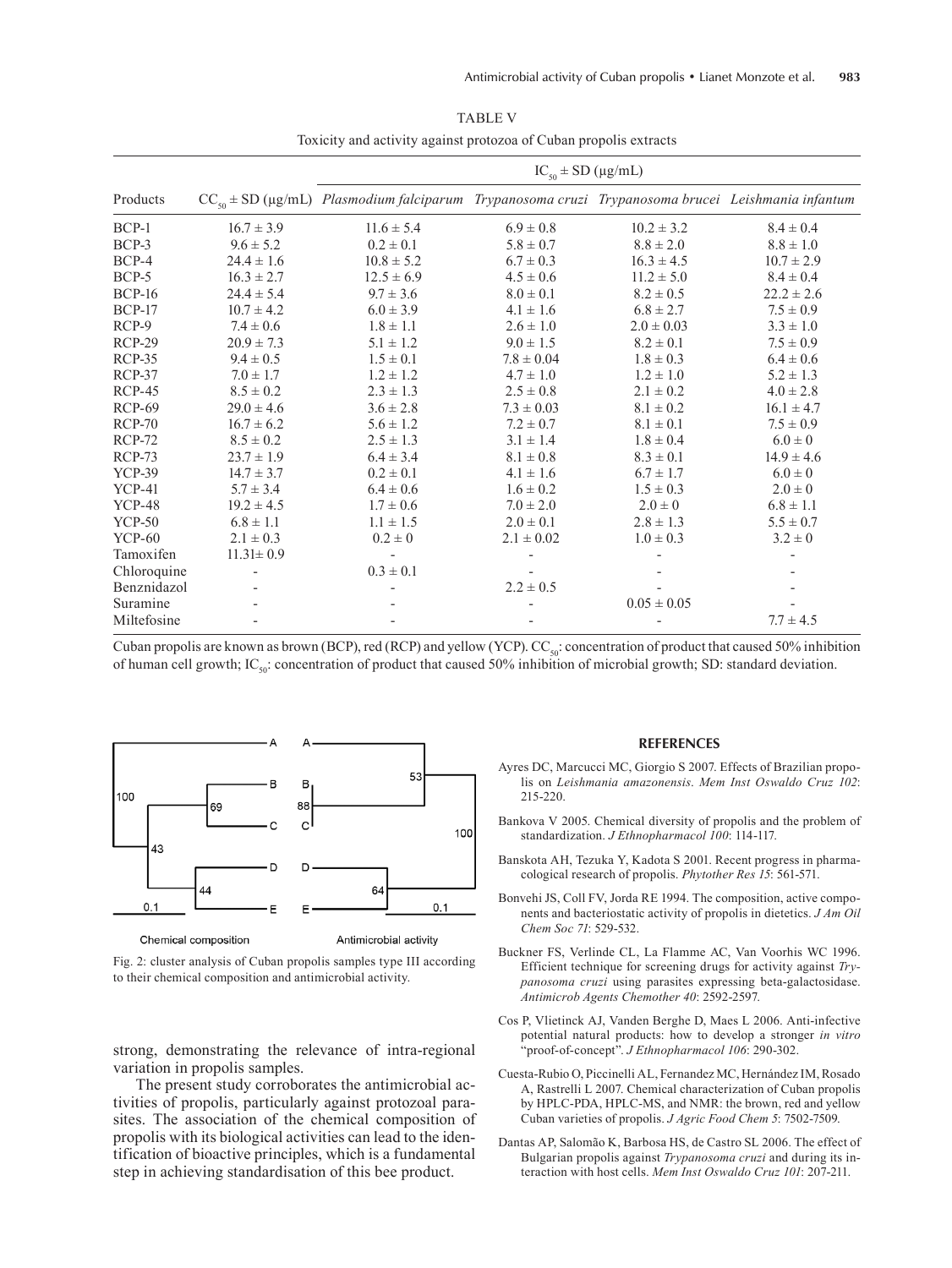- Dota KF, Consolaro ME, Svidzinski TI, Bruschi ML 2011. Antifungal activity of Brazilian propolis microparticles against yeasts isolated from vulvovaginal candidiasis. *Evid Based Complement Alternat Med 2011:* 201953.
- Duran G, Duran N, Culha G, Ozcan B, Oztas H, Ozer B 2008. *In vitro* antileishmanial activity of Adana propolis samples on *Leishmania tropica*: a preliminary study. *Parasitol Res 102:* 1217-1225.
- Duran N, Muz M, Culha G, Duran G, Ozer B 2011. GC-MS analysis and antileishmanial activities of two Turkish propolis types. *Parasitol Res 108*: 95-105.
- Flegr J, Záboj P 1997. PTPT, the freeware program for permutation testing concordance between phylogeny and the distribution of phenetic traits. *Acta Soc Zool Bohem 61*: 91-95.
- Flegr J, Záboj P, Vanácová Š 1998. Correlation between aerobic and anaerobic resistance to metronidazole in trichomonads: application of a new computer program for permutation tests. *Parasitol Res 84*: 590-592.
- Ghasem YB, Ownagh A, Hasanloei M 2007. Antibacterial and antifungal activity of Iranian propolis against *Staphylococcus aureus* and *Candida albicans*. *Pak J Biol Sci 10*: 1343-1345.
- Gispert E, Cantillo E, Rivero A, Padrón M 2000. Actividad anticaries de una crema dental con propóleos. *Rev Cubana Estomatol 37*: 166-170.
- Greenaway W, Scasbroock T, Whatley FR 1990. The composition and plant origins of propolis: a report of work at Oxford. *Bee World 71*: 107-108.
- Hirumi H, Hirumi K 1989. Continuous cultivation of *Trypanosoma brucei* blood stream forms in a medium containing a low concentration of serum protein without feeder cell layers. *J Parasitol 75*: 985-989.
- Khaomek P, Ichino C, Ishiyama A, Sekiguchi H, Namatame M, Ruangrungsi N, Saifah E, Kiyohara H, Otoguro K, Omura S, Yamada H 2008. *In vitro* antimalarial activity of prenylated flavonoids from *Erythrina fusca*. *J Nat Med 62*: 217-220.
- Ledón N, Casacó A, González R, Merino N, González A, Tolón Z 1996. Efectos antipsoriásico, antiinflamatorio y analgésico del propóleo rojo colectado en Cuba. *Rev Cubana Farm 30*: 36-42.
- Li F, Awale S, Tezuka Y, Kadota S 2010. Cytotoxicity of constituents from Mexican propolis against a panel of six different cancer cell lines. *Nat Prod Commun 5*: 1601-1606.
- Lotfy M 2006. Biological activity of bee propolis in health and disease. *Asian Pac J Cancer Prev 7*: 22-31.
- Makler MT, Ries JM, Williams JA, Bancroft JE, Piper RC, Gibbins BL, Hinrichs DJ 1993. Parasite lactate dehydrogenase as an assay for *Plasmodium falciparum* drug sensitivity. *Am J Trop Med Hyg 48*: 739-741.
- Marcucci MC 1995. Propolis: chemical composition, biological properties and therapeutic activity. *Apidologie 26*: 83-99.
- Marquéz I, Cuesta-Rubio O, Campo M, Rosado A, Montes de Oca R, Piccinelli AL, Rastrelli L 2010. Studies on the constituents of yellow Cuban propolis: GC-MS determination of triterpenoids and flavonoids. *J Agric Food Chem 58*: 4725-4730.
- Miyares C, Hollands I, Castañeda C, González T, Fragoso T, Currás R, Soria C 1988. Ensayo terapéutico con un preparado a base de propóleos "propolisina" en la giardiasis del humano. *Acta Gastroenterol Latinoam 18*: 195-201.
- Monzote L, Cuesta-Rubio O, Matheeussen A, Van Assche T, Maes L, Cos P 2011. Antimicrobial evaluation of the polyisoprenylated benzophenones nemorosone and guttiferone A. *Phytother Res 25*: 458-462.
- Newmann DJ, Cragg GM 2007. Natural products as sources of new drugs over the last 25 years. *J Nat Prod 70*: 461-477.
- Pavlicek A, Hrdá S, Flegr J 1999. Free-Tree-freeware program for construction of phylogenetic trees on the basis of distance data and bootstrap/jackknife analysis of the tree robustness. Application in the RAPD analysis of genus Frenkelia. *Folia Biol 45*: 97-99.
- Peterson G, Barnes S 1991. Genistein inhibition of the growth of human breast cancer cells: independence from estrogen receptors and the multi-drug resistance gene. *Biochem Biophys Res Commun 179*: 661-667.
- Popolo A, Piccinelli LA, Morello S, Cuesta-Rubio O, Sorrentino R, Rastrelli L, Pinto A 2009. Antiproliferative activity of brown Cuban propolis extract on human breast cancer cells. *Nat Prod Commun 4*: 1711-1716.
- Quintana JC, Alonso O, Díaz M, López M 1997. Empleo de la tintura de propóleo al 5% en la cura de heridas sépticas faciales. *Rev Cubana Estomatol 34*: 25-27.
- Quintana TJ, Lugones MA, González E, Rodríguez T 1996. Comparación de dos tratamientos: propóleos y lugol, en pacientes con cervicitis aguda. *Rev Cub Med Gen Integr 12*: 255-263.
- Quintero-Mora ML, Londoño-Orozco A, Hernández-Hernández F, Manzano-Gayosso P, López-Martínez R, Soto-Zárate CI, Carrillo-Miranda L, Penieres-Carrillo G, García-Tovar CG, Cruz-Sánchez TA 2008. Effect of Mexican propolis extracts from *Apis mellifera* on *Candida albicans in vitro* growth. *Rev Iberoam Micol 25*: 22-26.
- Räz B, Iten M, Grether-Bühler Y, Kaminsky R, Brun R 1997. The Alamar Blue assay to determine drug sensitivity of African trypanosomes (*T.b. rhodesiense* and *T.b. gambiense*) *in vitro*. *Acta Trop 68*: 139-147.
- Salomão K, Pereira PR, Campos LC, Borba CM, Cabello PH, Marcucci MC, de Castro SL 2008. Brazilian propolis: correlation between chemical composition and antimicrobial activity. *Evid Based Complement Alternat Med 5*: 317-324.
- Santana E, Lugones M, Pérez O, Castillo B 1995. Parasitismo vaginal y cervicitis aguda: tratamiento local con propóleo. *Rev Cubana Enfermer 11*: 13-14.
- Sartorelli P, Carvalho CS, Reimão JQ, Ferreira MJ, Tempone AG 2009. Antiparasitic activity of biochanin A, an isolated isoflavone from fruits of *Cassia fistula* (Leguminosae). *Parasitol Res 104*: 311-314.
- Sneath PHA 1957. Some thoughts on bacterial classification. *J General Microbiol 17:* 201-226.
- Takahashi M, Fuchino H, Sekita S, Satake M, Kiuchi F 2006. *In vitro* leishmanicidal constituents of *Millettia pendula*. *Chem Pharm Bull (Tokyo) 54*: 915-917.
- Taylor PL, Wright GD 2008. Novel approaches to discovery of antibacterial agents. *Animal Health Res Rev 9*: 237-246.
- Topalkara A, Vural A, Polat Z, Toker MI, Arici MK, Ozan F, Cetin A 2007. *In vitro* amoebicidal activity of propolis *Acanthamoeba castellanii*. *J Ocul Pharmacol Ther 23*: 40-45.
- Trager W, Jensen JB 1976. Human malaria parasites in continuous culture. *Science 193*: 673-675.
- Ugur A, Arslan T 2004. An *in vitro* study on antimicrobial activity of propolis from Mugloa province of Turkey. *Med Food 7*: 90-94.
- Umthong S, Phuwapraisirisan P, Puthong S, Chanchao C 2011. *In vitro* antiproliferative activity of partially purified *Trigona laeviceps* propolis from Thailand on human cancer cell lines. *BMC Complement Altern Med 11*: 37.
- Umthong S, Puthong S, Chanchao C 2009. *Trigona laeviceps* propolis from Thailand: antimicrobial, antiproliferative and cytotoxic activities. *Am J Chin Med 37*: *855-865.*
- Ziegler HL, Staerk D, Christensen J, Hviid L, Hägerstrand H, Jaroszewski JW 2002. *In vitro Plasmodium falciparum* drug sensitivity assay: inhibition of parasite growth by incorporation of stomatocytogenic amphiphiles into the erythrocyte membrane. *Antimicrob Agents Chemother 46*: 1441-1446.